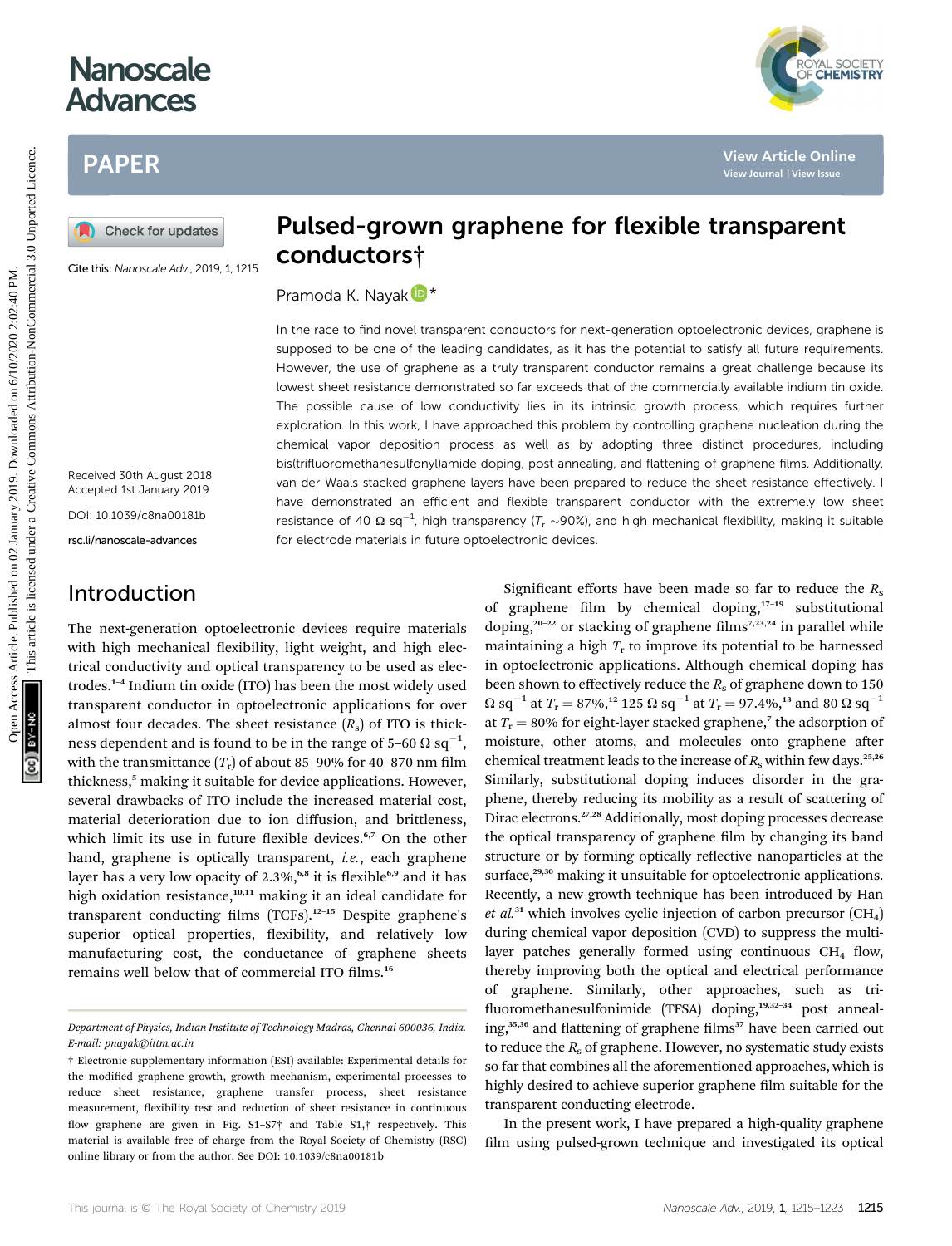and electrical performance using the combined effects of TFSA doping, stacking, post annealing and flattening. The prepared graphene film shows  $R_s$  of a few hundred  $\Omega$  sq<sup>-1</sup>, on/off ratio of  $\sim$ 13, along with a high  $I_{2D}/I_G$  ratio (>1.5). TFSA doped four layer stacked graphene films show a low  $R_s$  of 40  $\Omega$  sq<sup>-1</sup> and transmittance of 90%, which are almost comparable to those of ITO. The combination of TFSA doping, post annealing and flattening of graphene film is found to reduce the  $R_s$  by 80%, the highest value reported so far. Finally, the mechanical flexibility of this highly conducting and transparent film has been demonstrated, making it suitable for application as a flexible transparent conducting electrode.

### Results and discussion

Growth of monolayer graphene on Cu substrate using CVD has been a well-established technique since 2009,<sup>38-40</sup> where the nucleation and growth of graphene usually occurs by exposure of the Cu surface to a hydrocarbon gas under atmospheric pressure, low pressure or ultra-high vacuum (UHV) conditions. However, the grain boundaries in such graphene films act as scattering centers for electron waves, limiting electron mobility.41,42 To minimize the grain boundary effect, I have modified the graphene growth process by supplying  $CH<sub>4</sub>$  in short pulses<sup>31</sup> instead of the conventional continuous  $CH<sub>4</sub>$  flow during the CVD growth of graphene on Cu, as illustrated in Fig. 1. The details of the synthesis process are provided in

Fig. S1 (see ESI†). In the case of continuous  $CH<sub>4</sub>$  flow used in literature so far, the rate of nucleation is very high, which leads to high density of graphene nucleation seeds over the Cu surface.<sup>43-47</sup> These nucleation seeds interfere each other when growth persists, and hence, the graphene domains do not grow in the preferred orientation, and the average graphene domain size shrinks. On the other hand, in the pulsed-grown method, graphene domains are seen to coalesce in a preferred direction to form larger islands of  $\sim$ 100 µm size (shown by arrows in Fig. S2 of ESI†). This provides evidence that the nucleation rate is expected to be slow in the pulsed-grown method, which leads to low density of graphene nucleation seeds. It can be noted that the preliminary annealing of the Cu substrate leads to a reconstruction of atomic distribution over the surface,<sup>48</sup> which causes directional growth of graphene domains, but not coalescence. As the Cu substrates used in this work were not pre-annealed, the directional growth due to substrate effect can be ruled out. Nanosale Advances<br>
and electrical performance using the continued effects of TSA. Pig S: 1(ee ESF), the new of continuous CH, flow oued in<br>
during and the spherical performance is the performance in the mean from the mean

In addition to lower nucleation rate, the purpose of the pulsed CH4 gas is to suppress carbon segregation at the defect sites in Cu, which aids in removing the multilayer patches generally formed using continuous  $CH_4$  flow.<sup>43</sup> Moreover, the restoration time after each  $CH<sub>4</sub>$  pulse increases the catalytic activity of  $H<sub>2</sub>$  gas, during which hydrogen etches off the amorphous carbon atoms and the  $sp<sup>3</sup>$  carbon network present on the surface. Repeated alternating cycles of growth with  $CH<sub>4</sub>$  pulse and restoration of  $H_2$  treatment promote the complete transformation of the carbon chain to a most stable  $sp^2$  C–C network,



Fig. 1 (a) Schematic of the designed CVD system with introduction of periodic CH<sub>4</sub> pulses into the reaction zone. (b) OM image of pulse-grown graphene film transferred onto marked 300 nm SiO<sub>2</sub>/Si substrate. The graphene film is clearly distinguishable from bare SiO<sub>2</sub> with the color contrast. (c) Camera image of 3.4-inch graphene film transferred onto 125 µm thick PET substrate. (d) Raman spectrum of transferred graphene film on SiO<sub>2</sub> substrate. Both G and 2D band peaks are very symmetric with full width at half maximum (FWHM) of 15 and 30 cm $^{-1}$ , respectively. The  $I_{2D}/I_G$  intensity ratio is >1.5, which confirms that the prepared graphene is monolayer. A slight D band intensity is present in the Raman spectrum, which probably arises from the etching process. The inset shows the R vs.  $V_q$  plot for graphene-based FET in back-gate configuration.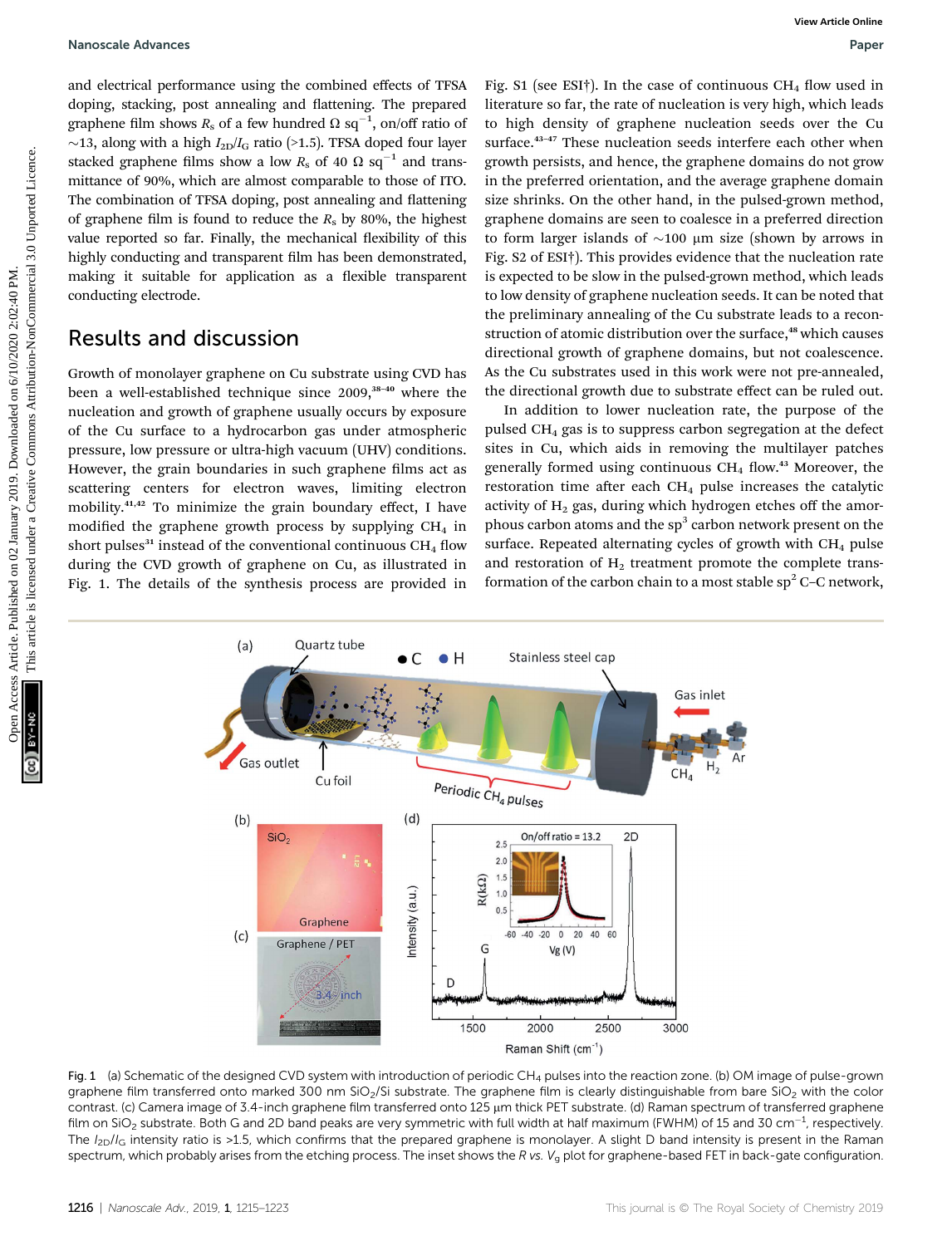as shown in Fig. S3 (ESI†). These hydrogen atoms not only promote the activation of physisorbed methane but also remove defects in carbon structures, which can be described in the following equation,

 $H_s$  + (graphene-defects)  $\Leftrightarrow$  (graphene–C) + (CH<sub>x</sub>)<sub>s</sub> (1)

As a consequence, structural defects such as pentagon and heptagon structures are minimized, leading to a clean and defect-free graphene surface. The schematic illustration in Fig. S3a (see ESI†) shows the evolution of surface defects emerging from unexpected bumps, protrusions, and grooves on the surface; those bring up electron scattering issues in graphene, leading to Fermi velocity degradation. The dwell time of CH4 pulses also affects graphene domain size, as shown in Fig. S2.† Longer dwell time of  $CH_4$  pulses leads to a smaller graphene domain size of  $\sim$ 2–3 µm (Fig. S2a and b†), whereas larger domain sizes of  $\sim$ 20–30 µm could be achieved for shorter dwell time of  $CH_4$  pulses, as shown in Fig. S2c and d.† The preferred orientations of graphene domains are marked with arrows in Fig. S2,† where these domains are merged together to form larger islands ( $\sim$ 100 µm). The large graphene domain size along with the defect-free surface increases the mobility of the electrons, due to the low defect density and grain boundary effect, $31$  thereby decreasing the  $R_s$ . The as-prepared graphene film was transferred onto 300 nm  $SiO<sub>2</sub>/Si$  substrate using the conventional poly(methyl methacrylate) (PMMA)-based transfer process, as shown in Fig. S4 (see ESI†), similar to Lin et al.,<sup>49</sup> and the optical microscope (OM) image is shown in Fig. 1b. For electromechanical characterization, the graphene film was also transferred onto a flexible polyethylene terephthalate (PET) substrate, and the corresponding OM image is shown in Fig. 1c. The quality of our graphene film is reflected from the symmetric 2D peak, large  $I_{2D}/I_G$  ratio (>1.5) and absence of D peak measured from the Raman spectrum on  $SiO<sub>2</sub>/Si$  substrate, as shown in Fig. 1d, which confirm that the prepared graphene is predominantly monolayer and defect free. Moreover, the R vs.  $V_g$  plot of the graphene-based field effect transistor (FET), shown inset in Fig. 1d, shows strong electron-hole symmetry, a narrow profile width  $(\sim$  5.5 V), and gate modulation (on/off ratio) of about 13.2, which are the characteristic features of high-quality graphene.<sup>50,51</sup>

Several methods have been perused in order to reduce the  $R_s$ of graphene, including doping with TFSA, post annealing, flattening and stacking of graphene films. The schematics of the above processes are mentioned in Fig. S5 (see ESI†), and the overall processes are summarized below.

The organic dopant TFSA is hydrophobic in nature and an excellent candidate for doping graphene due to its following advantages: effective electron-withdrawing ability, high transmittance, smooth surface, and superior environmental stability.<sup>33</sup> TFSA has been used as a p-type dopant in carbon nanotubes<sup>52</sup> and also in graphene.<sup>19,33,34,53</sup> TFSA, with a -NH group, easily loses a proton and transforms to TFSI upon accepting an electron from graphene, which is characteristic of a Brønsted acid.<sup>54</sup> When an electron is transferred from graphene to TFSA, a charge–transfer complex is formed according to eqn (2),

$$
(\text{CF}_3\text{SO}_2)_2\text{NH} + \text{Graphene} \rightarrow
$$
  

$$
[(\text{CF}_3\text{SO}_2)_2\text{N}]^- + \text{H}^+ + \text{Graphene}^+ \tag{2}
$$

Thus, there is hole doping in the graphene that results in a shift of the Fermi level. In order to visualize this doping effect, I have performed electronic band structure calculation of TFSAdoped graphene using density functional theory (DFT), and the results are displayed in Fig. 2a and b. The details of DFT calculation are mentioned in the method section. Fig. 2a shows the optimized position of TFSA molecules absorbed on the surface of monolayer graphene. The constituent atoms of TFSA, such as N, S, O, C and F are marked in blue, yellow, red, grey and green, respectively. From the band structure result (Fig. 2b), the band gap value was found to be almost zero; *i.e.*, the gap between conduction band minimum (CBM) and valence band maximum (VBM) at the high-symmetry  $K$  point of the Brillouin zone and the Fermi level shifts below VBM, which is characteristic of p-doped graphene.<sup>55,56</sup> TFSA-doped graphene was prepared by spinning a few droplets of TFSA over graphene film at 3000 rpm for 30 s. The Raman spectra of pure and TFSAdoped graphene are shown in Fig. 2c. The characteristic Raman peaks for pristine graphene, located at 1588  $cm^{-1}$  and  $2669$   $cm^{-1}$ , correspond to G band (first-order Raman process) and 2D band (second-order Raman process), respectively.<sup>57</sup> Both pristine and TFSA-doped graphene exhibit very intense and symmetric 2D peaks with a large  $I_{2D}/I_G$  ratio (>1.5). Compared to pristine graphene, doped graphene shows a large blue shift for both G peak ( $\Delta G = 6$  cm<sup>-1</sup>) and 2D peak ( $\Delta 2D = 33$  cm<sup>-1</sup>), which confirms that there is charge transfer from graphene to TFSA, thereby causing p-doping,<sup>58</sup> which coincides with my calculation result. Interestingly, the D-peak, which corresponds to the TO phonons around the  $K$  point of the Brillouin zone and is the signature of defects on the graphene surface, is found to be absent before or after doping. This observation indicates that TFSA treatment is not destructive to the chemical bonds of graphene, which is quite similar to HNO<sub>3</sub>-doped graphene.<sup>18</sup> Paper Warrel in Fig. 51 (ISET). These hydrogen somes not only<br>
noncertical common phases by the car based on the description of the same of the car based on 02 January 2019.<br>
The common of published on the method in the s

> In the pursuit of transparent conducting applications, the optical and electrical properties of  $1 \times 1$  cm<sup>2</sup> pristine and doped graphene films prepared by pulsed-grown method were analyzed, as shown in Fig. 3. The optical transmittance of the graphene films in the visible range was measured using an UV-VIS-NIR spectrophotometer (UV-3600, Shimadzu). For this measurement, graphene films were transferred on a cover glass as a single layer and as multiple stacked layers, and a bare cover glass was used as a reference. Multiple-layered "graphene stacks" were created using the transfer process sequentially. Fig. 3a depicts the wavelength dependence of the optical transparency of one- to four-layer-stacked pristine graphene films. The transmittance,  $T_{r}$  (%), of stacked graphene films at  $\lambda$  $=$  550 nm extracted from (a) was found to be 97.3, 94.6, 92.9 and 90 for one, two, three and four layers, respectively (Fig. 3b). Because each graphene layer has an opacity of  $2.3\%$ ,<sup>8</sup> the transmittance decreases by  $\sim$ 2.3% for each added layer, indicating that the film behaves as a set of individual graphene layers.8,59 A slight variation in the transmittance values as per layer numbers predicted from theoretical calculation may be due to impurities present in the interface of the artificially built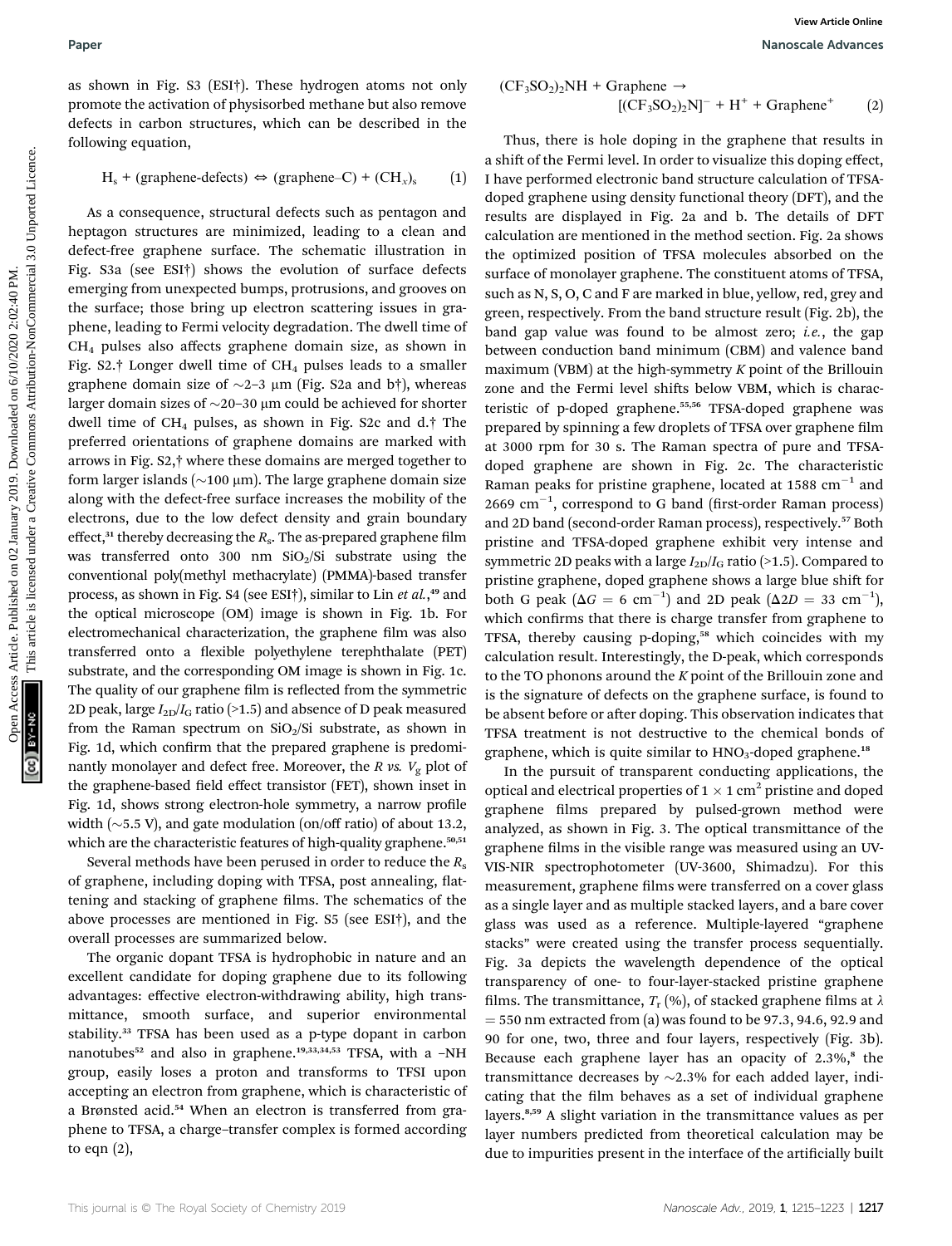

Fig. 2 Effect of TFSA doping on the Raman spectra of pulsed-grown graphene. (a) Optimized position of TFSA molecules absorbed on the surface of monolayer graphene. The constituent atoms of TFSA, such as N, S, O, C and F are marked in blue, yellow, red, grey and green, respectively. (b) Band structure calculation of TFSA-doped graphene using DFT. The band gap is almost zero; i.e., the gap between conduction band minimum and valence band maximum at the high symmetry K point of the Brillouin zone and the Fermi level shifts below VBM due to pdoping. (c) Raman spectra of CVD graphene before and after TFSA doping. The G and 2D peaks of both the graphene films are extrapolated and plotted in separate panels for comparison. Compared to pristine graphene, doped graphene shows a large blue shift for both G peak ( $\Delta G$  = 6 cm<sup>-1</sup>) and 2D peak ( $\Delta$ 2D = 33 cm<sup>-1</sup>), which confirms that there is charge transfer from graphene to TFSA.

weak van der Waals stacked layers.<sup>60</sup> Similar behavior has also been observed by Karsy et al.<sup>7</sup> for stacked graphene layers. The evolution of graphene layers is also detectable from the change in color contrast observed from the optical images, as shown in the inset of Fig. 3b, which is minimum for one layer and maximum for four layers. The optical transmittance of TFSAdoped graphene also varies in a similar fashion to pristine graphene. For comparison, the optical transmittance of pristine and doped monolayer graphene is shown in Fig. 3c. It is observed that the  $T_r$  values of both films at  $\lambda = 550$  nm are almost same, and hence, TFSA doping has no effect on the  $T_r$  of the graphene film. Fig. 3d shows the  $R<sub>s</sub>$  of pristine and doped graphene films measured using van der Pauw method. The details of  $R<sub>s</sub>$  measurement of graphene films are shown in Fig. S6 (see ESI†). In both the cases,  $R_s$  decreases with the increase in number of graphene layers. The  $R_s$  of monolayer graphene film is 288  $\Omega$  sq<sup>-1</sup> with  $T_r$  of 97.3%, whereas that of four-layer graphene is 86  $\Omega$  sq $^{-1}$ , while still maintaining a relatively high  $T_r$  of about 90%. Similarly, the  $R_s$  of doped graphene varies from 134  $\Omega$  sq<sup>-1</sup> to a lowest value of 40  $\Omega$  sq<sup>-1</sup> with the increase in number of graphene layers from one to four, while maintaining the same  $T_r$  values as those of pure graphene layers. In principle, the  $R_s$  of multilayer film,  $R_{sn}$ , is related to the  $R_s$  of one layer film,  $R_{s1}$ , by the relation  $R_{sn} = R_{s1}/n$ , where n is the number of graphene layers if all layers are acting

independently of each other. However, the average  $R_s$  of our films decreases slightly by stacking four graphene layers. The discrepancy might be explained by considering that the cracks in one film are bridged by its neighboring films, thus increasing the conductivity.<sup>61</sup> As stated earlier, when an electron is transferred from the graphene to TFSA, graphene becomes p-doped according to eqn  $(2)$ . This results in a shift of the Fermi level (Fig. 3b), which increases the carrier concentration and thus the conductivity of the graphene layers. With the increase in layer numbers, there is further increment in the carrier concentration and density of states (DOS) at the Dirac point, which results in higher conductivity. This effect was first observed with singlewalled carbon nanotubes (SWCNTs), where the doping of the SWCNTs with TFSA led to an increase in the conductivity of SWCNT films.<sup>52</sup> Since SWCNTs and graphene have essentially the same chemical structure, it is worth noting that TFSA doping yields lower sheet resistance.

Fig. 4a compares the sheet resistance of our graphene films prepared by pulsed-grown method with some others reported in literature as a function of  $T_r$  at  $\lambda = 550$  nm. An extremely low  $R_s$ of 40  $\Omega$  sq<sup>-1</sup> was observed for TFSA-doped four-layer stacked graphene films at a  $T_r$  of 90%. Such a low value of  $R_s$  is promising for designing an extremely efficient transparent conductor, and the  $T_r$  value is almost comparable with that of ITO. $62,63$  The  $R_s$  of our pristine and TFSA-doped graphene films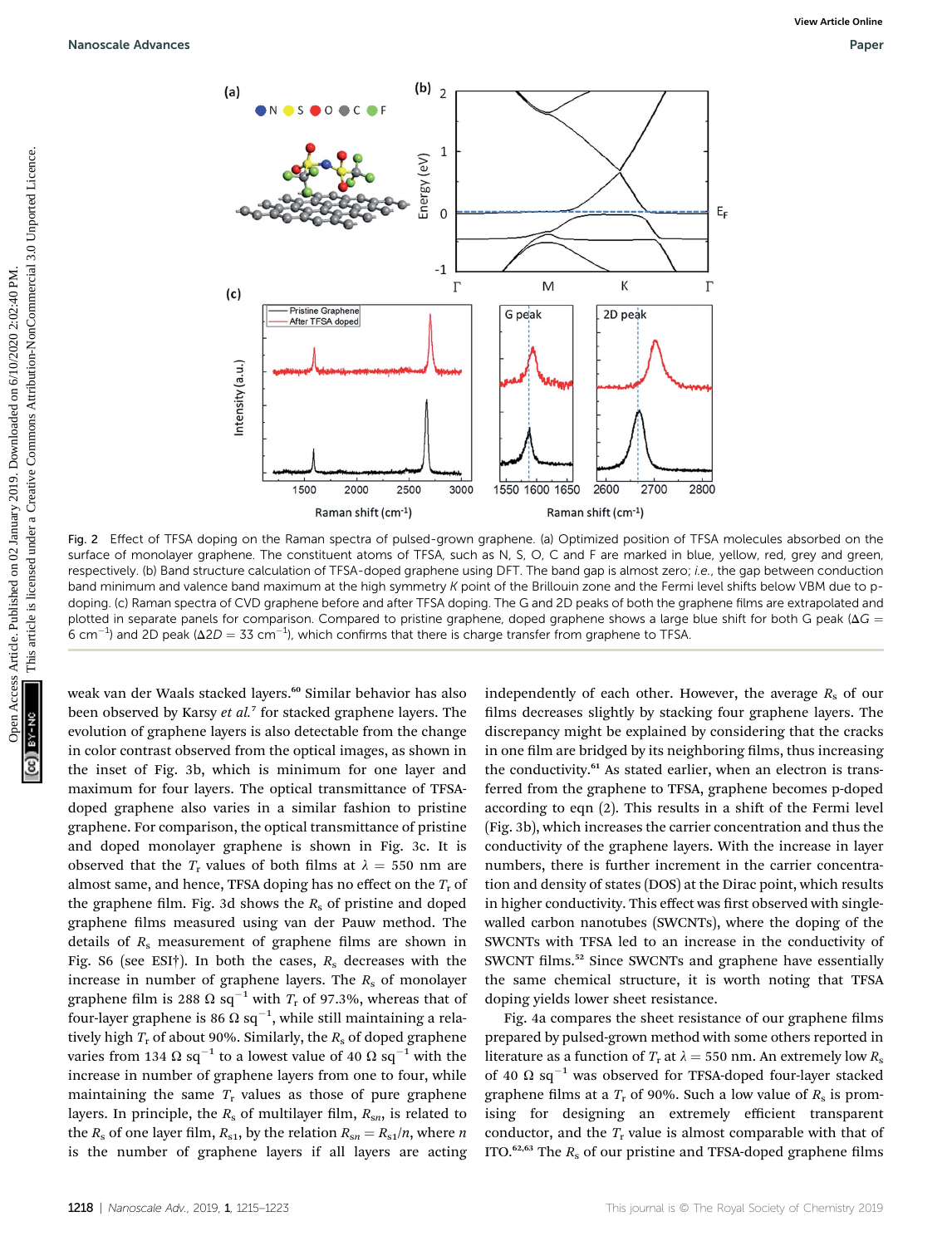

Fig. 3 Evaluation of pulsed-grown graphene films as transparent conductor. (a) Transmittance spectra of one- to four-layer stacked graphene films in the visible region of the energy spectrum. (b)  $T_r$  (%) as a function of the number of graphene layers extracted from (a) at  $\lambda = 550$  nm. Inset shows photographs of stacked graphene layers. (c) Comparison of transmittance spectra between one-layer pristine graphene and TFSA-doped graphene. (d)  $R_s$  vs.  $T_r$  (%) of pristine and TFSA-doped graphene films for one to four stacked layers.

is very low compared to that of wet transferred graphene<sup>61</sup> and  $HNO<sub>3</sub>$ -doped graphene.<sup>60</sup> However, these values are a little higher than the theoretical calculated values.<sup>64</sup> These higher experimental  $R<sub>s</sub>$  values could be due to the presence of small metallic contaminants on the graphene surface during the transfer process. For the monolayer case, the  $R_s$  of prepared graphene films is also low compared to  $CHCl<sub>3</sub>$ -doped graphene<sup>24</sup> and annealed and polished graphene,<sup>65</sup> but a little higher than KI-doped graphene.<sup>66</sup>

Besides TFSA doping  $(T)$ , I carried out post annealing  $(A)$  and flattening  $(F)$  of graphene films to reduce the  $R_s$ , as shown in Fig. 4b. The maximum reduction in the  $R_s$  ( $\Delta R_s$ ) was observed for  $T(68%)$  compared to A (66%) and F (22%). Interestingly, the combination of all three effects  $(T + A + F)$  shows a maximum  $\Delta R_s$  of 80%, whereas other combinations  $(A + T)$ ,  $(F + T)$  and  $(A + T)$ F) show  $\Delta R_s$  of 79%, 70% and 64%, respectively. The above methods also have been applied to graphene prepared by continuous CH<sub>4</sub> flow in literature, including TFSA doping,<sup>19,33,67</sup> annealing,<sup>35,36</sup> and stacking,<sup>7,23,24</sup> as shown in ESI Table S1.<sup>†</sup> The reduction is  $R_s$  value is 30-75%, 7-30% and 50-58% for TFSA doping, annealing and stacking, respectively, which are comparatively less with reference to pulsed-grown graphene. During post annealing, the residual PMMA present on the surface of graphene decomposes at a temperature  $> 160 °C$ .<sup>49</sup> It is expected that the decomposition products of this molecule form cross links with the graphene surface by forming dangling bonds, and the surface absorbs  $O_2$  or water vapor during

cooling to room temperature, becoming heavily p-doped, which leads to increased conductance. Flattening of graphene films was carried out using PMMA, in which the PMMA/graphene stack was prepared and heated at elevated temperatures ( $\sim$ 150–160 °C). Heating of PMMA resulted in softening and expanding PMMA, allowing it to relax flat upon the substrate and thereby minimizing any wrinkling of the graphene, in turn restricting mechanical and electrical degradation, as reported by Goniszewski et al.<sup>37</sup> However, the effect of flattening was found to be very insignificant compared to TFSA doping and post annealing (Fig. 4b).

In addition to high optical  $T_r$  and low  $R_s$ , the graphene film should show excellent mechanical flexibility when used to make flexible and stretchable electrodes.<sup>68</sup> In order to investigate the mechanical flexibility of the present graphene films, the pristine as well as the doped monolayer graphene films were transferred onto a 125  $\mu$ m thick polyethylene terephthalate (PET) substrate coated with a thin PDMS layer (Nan Ya Plastics Corporation, Taiwan (BH216)). Prior to graphene transfer, 30 nm  $SiO<sub>2</sub>$  was deposited on PET by E-gun evaporation technique to reduce its surface roughness. Fig. 5a shows the photograph of highly transparent graphene film transferred onto flexible PET substrate. To check the environmental stability of TFSA doping, the  $R<sub>s</sub>$  of TFSA-doped graphene was measured for several days (Fig. 5b). Interestingly, there was no deterioration in  $R_s$ observed, even after 18 days, endorsing its superior environmental stability. Fig. 5c presents the  $R_s$  of pristine graphene film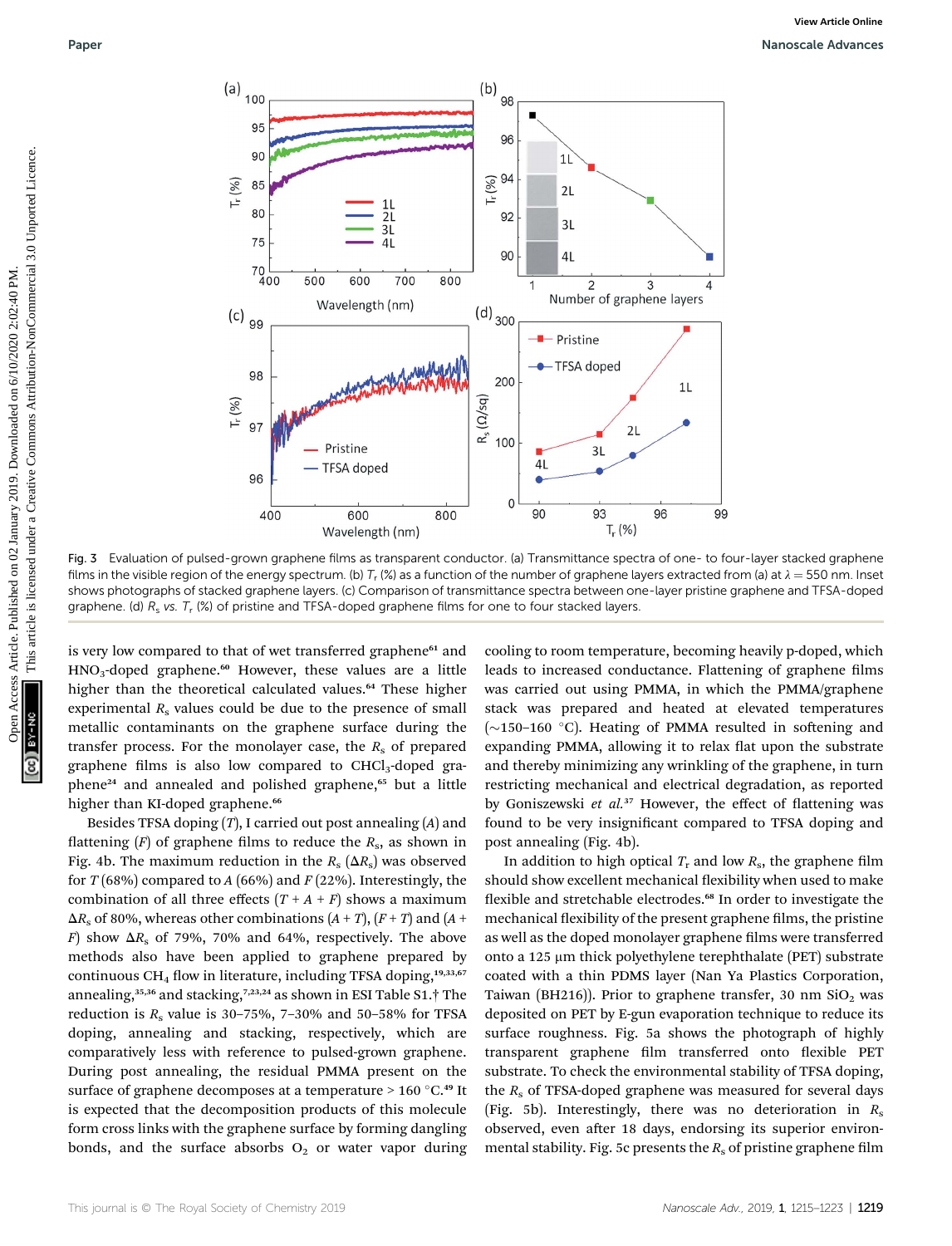

Fig. 4 (a) Comparison of  $R_s$  of the pulsed-grown graphene films with those reported in the literature as a function of  $T_r$  (%) at  $\lambda = 550$  nm. An extremely low  $R_s$  of 40  $\Omega$  sq<sup>-1</sup> was observed for TFSA-doped fourlayer stacked graphene films at a  $T_r$  of 90%, which is almost comparable with that of ITO.<sup>62,63</sup> The  $R_s$  values of pristine (black squares) and TFSA-doped graphene films (red circles) of the present work are very low compared to those of wet transferred graphene (blue-green triangles)<sup>61</sup> and  $HNO<sub>3</sub>$  doped graphene (purple triangles).<sup>60</sup> However, these values are slightly higher than the theoretical calculated values.<sup>64</sup> For the monolayer case, the  $R_s$  of the present graphene films is also low compared to CHCl<sub>3</sub>-doped graphene (olive-green triangle)<sup>24</sup> and annealed graphene (chocolate-brown pentagon),<sup>65</sup> but slightly higher than KI-doped graphene (blue diamond).<sup>66</sup> (b) Reduction in  $R_s$  ( $\Delta R_s$ ) of graphene films by TFSA doping  $(T)$ , post annealing  $(A)$ , flattening  $(F)$  and some combination of these processes. The maximum  $\Delta R_s$  is 68% for TFSA doping compared to post annealing (66%) and flattening (22%). The combination of all three effects  $(T + A + F)$  shows maximum  $\Delta R_s$  of 80%, whereas other combinations (A + T), (F + T) and (A + F) show  $\Delta R_s$ of 79, 70 and 64%, respectively.

for bending-recovery cycles. For each cycle, graphene/PET was first bent to an angle of 162 $^{\circ}$  (radius of curvature = 0.35 mm) with an interval of  $18^\circ$  and then fully relaxed in the subsequent interval. The schematic diagram of graphene/PET bending is shown in Fig. S7 (see ESI†). The arrows indicate the direction of bending and recovery. Prior to bending, the  $R_s$  of pristine graphene/PET was 419  $\Omega$  sq $^{-1}$ , which is higher than the 288  $\Omega$  $sq^{-1}$  observed for graphene/SiO<sub>2</sub>, and this is probably due to the

high RMS surface roughness of PET (4.3 nm) compared to pure  $\text{SiO}_2$  (1 nm). During bending, there was slight increase in the  $R_s$ , then it recovered after releasing the stress. This process was performed through the repeated bending and relaxing steps up to 100 cycles (Fig. 5d). Interestingly, the  $R_s$  remained unperturbed up to 100 bending cycles, which demonstrates the high flexibility of the prepared graphene film, similar to those observed by other groups.<sup>69,70</sup>

Bending of PET substrate produced surface strain on the graphene/PET film. The tensile strain was determined by the relatively extended length of graphene film upon bending of the underlying supporting PET substrate.<sup>71</sup> By assuming the length of the neutral axis of flat PET to be  $L_0$ , which changes with respect to the subsequent bending angle  $(\theta)$ , the bending radius (r) was calculated using  $L_0 = r \times \theta$ . Furthermore, the uniaxial tensile strain was calculated from the following relation, $72,73$ 

$$
\varepsilon = \frac{100t}{(2r+t)}\%
$$
\n(3)

where  $t$  is the thickness of the PET substrate. Fig. 4c inset shows the relative change in  $R<sub>s</sub>$  versus strain due to bending. At a maximum tensile strain of 1.77%, the  $R_s$  of the graphene film increased by 10–11%, which is much smaller than the 321% observed for ITO at 2.14% tensile strain.<sup>74</sup> Such a minor change in the  $R_s$  implies that the prepared graphene films are much more robust against bending and have advantages over ITO films in terms of superior mechanical flexibility.

### Experimental

#### Modified graphene growth process

Graphene sheets used in the current study were grown by atmospheric pressure chemical vapor deposition (APCVD) on polycrystalline Cu foils, using methane (99.99%) as carbon source. Prior to growth, the Cu foils were cleaned with acetone and isopropyl alcohol (IPA) by sonication, followed by etching in acetic acid for 30 min to remove surface oxides. Then, the Cu foils were mounted in the CVD chamber, and graphene growth process was configured in several steps in the presence of steady flow of hydrogen and argon gas in the proportion of  $10-20:300$ sccm. The schematic of the growth process is shown in Fig. S1 (see ESI $\dagger$ ). In the first step, the furnace was ramped up to 1050  $\degree$ C over 40 min. In the second step, pre-annealing was carried out by holding the temperature at 1050  $\degree$ C for 30 min. By this step, the oxide on the copper foil surface was being removed and the internal stress was released by recrystallization to make the surface of copper foil smoother. Then, methane with flow rate of  $\leq 1$  sccm was fed into the reaction chamber for 50 min (15–25 cycles) in step 3, during which graphene growth occurred. In each cycle,  $CH<sub>4</sub>$  pulse was given for 30 s and then released for 1 min. This process was carried out by means of a control device, which controlled the import flow rate of the  $CH<sub>4</sub>$  gas by controlling the opening and closing of the gas valve. That is to say, the  $CH<sub>4</sub>$  supply during this reaction step was changed continuously (first increased and then decreased in one cycle), which is different from the constant gas supply process in prior literature. Finally, the Cu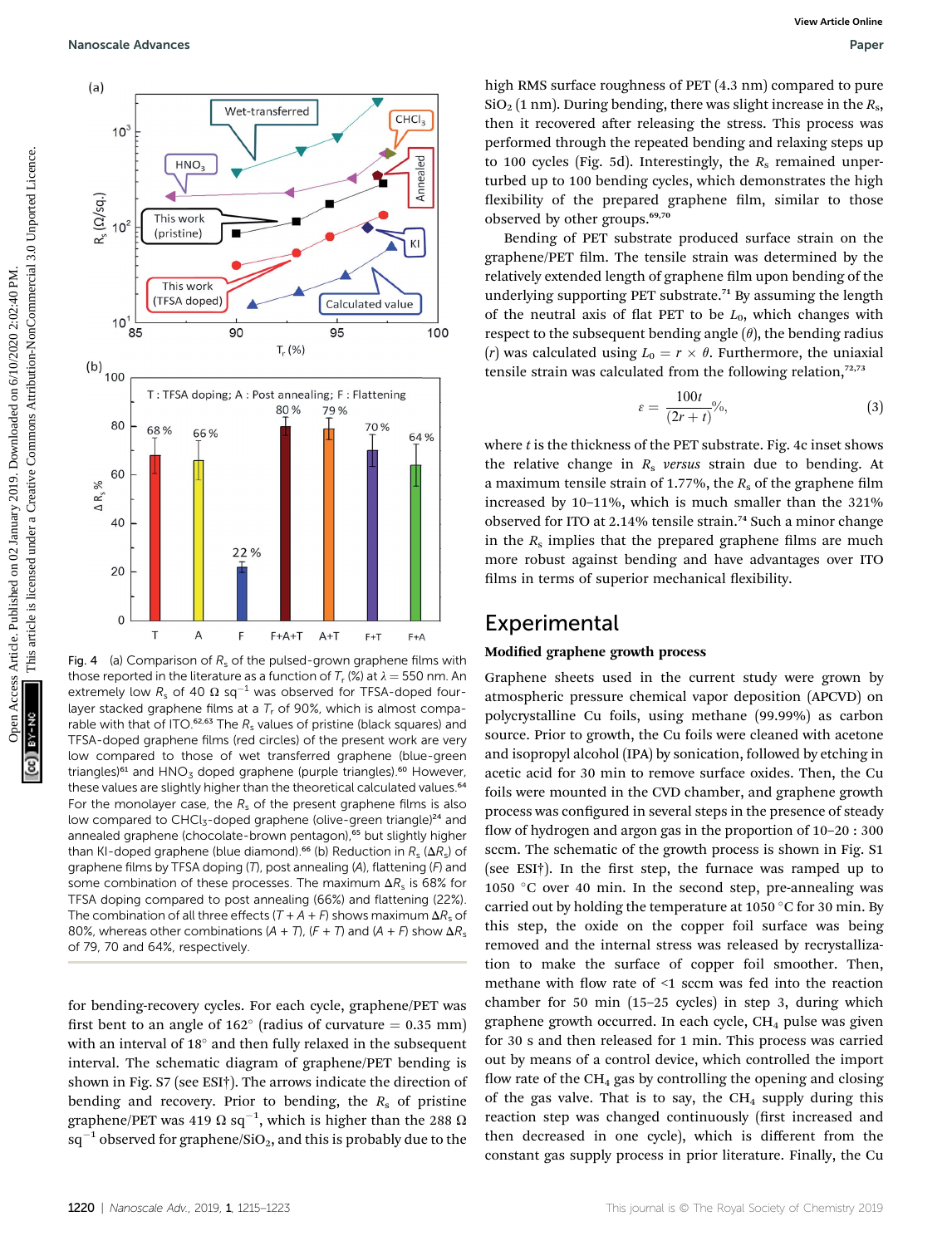

Fig. 5 Analysis of electromechanical properties of graphene films. (a) Photograph showing highly transparent graphene film transferred onto flexible PET substrate. (b) Reduction in  $R_s$  of graphene film after TFSA doping and its environmental stability test. The  $R_s$  remains preserved up to 18 days, revealing superior environmental stability. (c) The  $R_s$  vs. bending angle of pristine graphene measured on PET substrate under different bending conditions. The arrows show the direction of bending and recovery. Inset shows a photograph of the mechanical flexibility test setup. (d) The  $R_s$  vs. bending cycles for single-layer graphene/PET substrate. The  $R_s$  remains unperturbed up to 100 bending cycles. Inset shows the relative change in  $R_s$  versus strain due to bending. At a maximum tensile strain of 1.77%, the  $R_s$  of the graphene film increased by 10–11% only

foils were moved to the cooling zone, which is equipped with a cooling system, in step 4.

#### Graphene transfer process using PMMA

Graphene layers on Cu foils were coated with 300 nm thick PMMA, followed by etching in a 16.5% aqueous hydrochloric acid solution. The PMMA film, along with the attached graphene, was detached from the metal substrate after a whole night. The PMMA/graphene film was then rinsed with DI water, transferred to a silicon or target substrate, and rinsed with warm acetone to remove the PMMA. Photographs of the graphene transfer process are shown in Fig. S4 (see ESI†).

#### Experimental methods to reduce sheet resistance

TFSA-doped graphene was prepared by spinning a few droplets of TFSA over graphene film at 3000 rpm for 30 s. Post annealing was carried out in two steps, first at  $250\textdegree C$  in air and then at 250 °C in the presence of mixed  $H_2$  (200 sccm) and Ar (400 sccm) atmosphere for 2 h, similar to Lin et  $al.^{49}$  Flattening of graphene film was performed by spin coating of PMMA at 3000 rpm for 30 s, followed by heating at elevated temperatures  $(\sim 150-160$  $^{\circ}$ C) and, finally, removing PMMA using warm acetone. Stacked graphene films were prepared by sequential transfer of one graphene layer over another, up to four layers. No adhesive was used at the interfaces, and the interlayer bonding is only due to van der Waals force.

#### Band structure calculation of TFSA-doped graphene

Band structure calculation was performed by placing the TFSA molecule on the top of single-layer graphene. The pseudopotential density functional SIESTA package was used for band structure calculations,<sup>75,76</sup> with the local density approximation (LDA) representing the exchange correlation potential<sup>77,78</sup> and with an energy mesh cutoff of 150 Ry. Optimization of initial experimental structures was performed using analytical energy gradient with respect to atomic coordinates and unit cell parameters. The structures were relaxed until the force on each atom was less than 0.01 eV  $\rm \AA^{-1}.$  The Brillouin zone was sampled with a grid of  $5 \times 5 \times 1$  k-points within the Monkhorst-Pack scheme.<sup>79</sup> Band structures were calculated along the high symmetry points using the path  $\Gamma$ –M–K– $\Gamma$ .

### **Conclusions**

In summary, high-quality graphene was prepared by supplying methane pulses instead of the conventional continuous methane flow used in CVD. The lowest sheet resistance of a few hundred  $\Omega$  sq<sup>-1</sup>, the on/off ratio of  $\sim$ 13 for the graphene-based FET, and the high  $I_{2D}/I_G$  ratio of >1.5 demonstrate the quantitative signatures of graphene quality. Several processes, including TFSA doping, post annealing, flattening and stacking of graphene films, were carried out in order to reduce the sheet resistance, making them suitable for application as transparent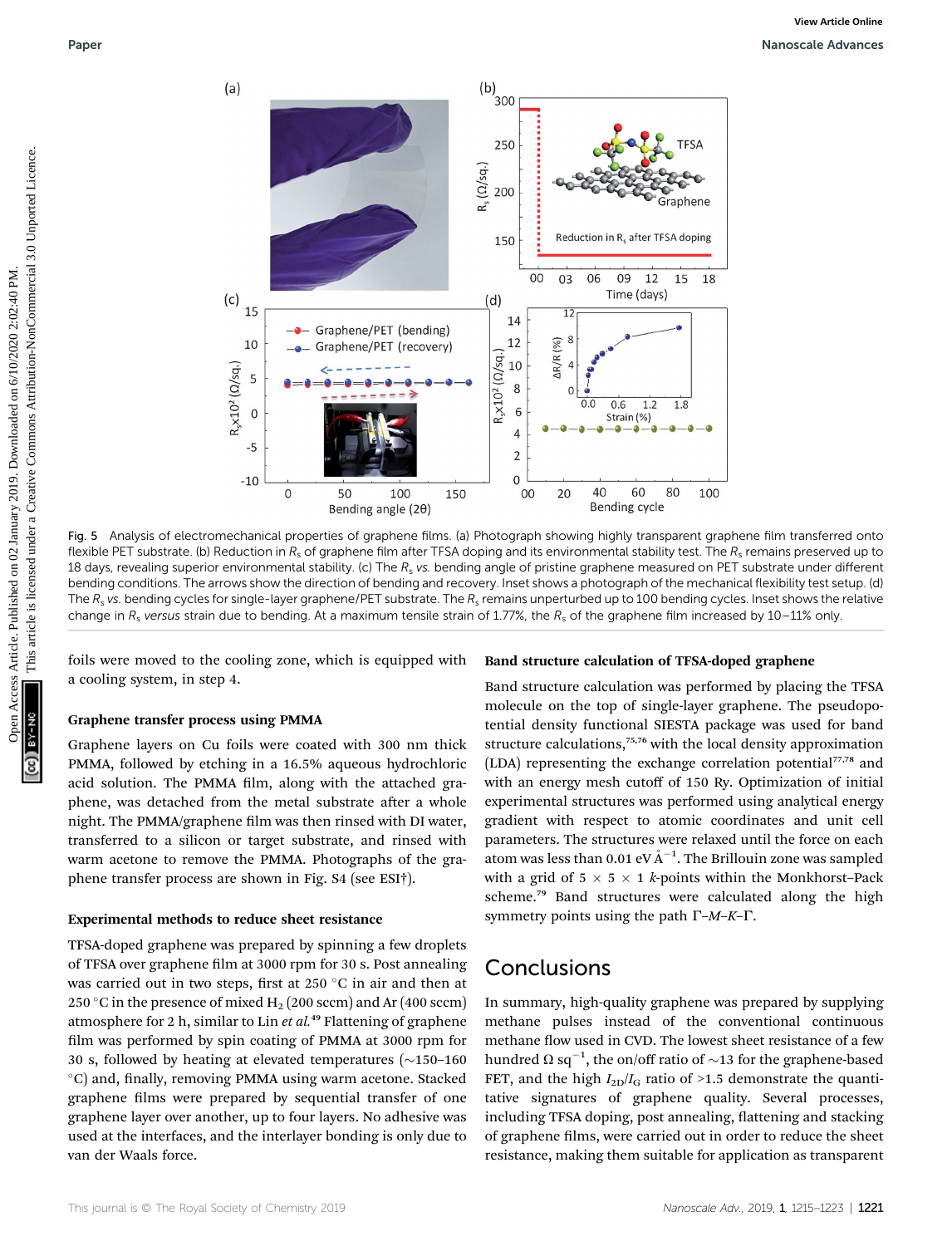conducting electrode. An extremely low sheet resistance of 40  $\Omega$  $sq^{-1}$  for TFSA-doped four-layer stacked graphene films at a transmittance of 90% was reported, which is almost comparable with that of ITO. TFSA doping was found to be very effective for increasing the conductivity of graphene film. Interestingly, the combination of TFSA doping, post annealing and flattening of graphene films was found to reduce the sheet resistance by 80%, which is the highest value reported so far. Besides, the superior mechanical flexibility of this highly conducting and transparent film was also demonstrated, making it suitable as a transparent conducting electrode. This work provides a new pathway to obtain a suitable transparent conducting electrode for applications in various optoelectronic devices such as solar cells, touch screens, and transparent displays in the future. Nanoscale Advances<br>
Signification Access Article is the properties of the Highest Article is life with  $\frac{1}{2}$  E km, P. King M. The Creative Creative Creative Commons Attribution-NonCommercial 3.1<br>
The metallity the func

## Conflicts of interest

There are no conflicts to declare.

### Acknowledgements

The author would like to acknowledge the financial support from the Department of Science and Technology, India, with sanction order No. SERB/F/5379/2017-2018 under Ramanujan Fellowship. The author also acknowledges Chao-Hui Yeh of National Tsing Hua University, Taiwan, for graphene transfer as well as useful discussion.

### Notes and references

- 1 A. Kumar and C. Zhou, ACS Nano, 2010, 4, 11–14.
- 2 D. S. Hecht, L. Hu and G. Irvin, Adv. Mater., 2011, 23, 1482– 1513.
- 3 J. Du, S. Pei, L. Ma and H. M. Cheng, Adv. Mater., 2014, 26, 1958–1991.
- 4 J. Ning, L. Hao, M. Jin, X. Qiu, Y. Shen, J. Liang, X. Zhang, B. Wang, X. Li and L. Zhi, Adv. Mater., 2017, 29, 1605028.
- 5 H. Kim, J. S. Horwitz, G. Kushto, A. Pique, Z. H. Kafafi, C. M. Gilmore and D. B. J. Chrisey, J. Appl. Phys., 2000, 88, 6021–6025.
- 6 L. G. De Arco, Y. Zhang, C. W. Schlenker, K. Ryu, M. E. Thompson and C. Zhou, ACS Nano, 2010, 4, 2865–2873.
- 7 A. Kasry, M. A. Kuroda, G. J. Martyna, G. S. Tulevski and A. A. Bol, ACS Nano, 2010, 4, 3839–3844.
- 8 R. R. Nair, P. Blake, A. N. Grigorenko, K. S. Novoselov, T. J. Booth, T. Stauber, N. M. R. Peres and A. K. Geim, Science, 2008, 320, 1308.
- 9 X. Huang, T. Leng, M. Zhu, X. Zhang, J. Chen, K. Chang, M. Aqeeli, A. K. Geim, K. S. Novoselov and Z. Hu, Sci. Rep., 2015, 5, 18298.
- 10 S. Chen, L. Brown, M. Levendorf, W. Cai, S. Y. Ju, J. Edgeworth, X. Li, C. W. Magnuson, A. Velamakanni, R. D. Piner, J. Kang, J. Park and R. S. Ruoff, ACS Nano, 2011, 5, 1321–1327.
- 11 P. K. Nayak, C. J. Hsu, S. C. Wang, J. C. Sung and J. L. Huang, Thin Solid Films, 2013, 529, 312–316.
- 12 K. S. Kim, Y. Zhao, H. Jang, S. Y. Lee, J. M. Kim, K. S. Kim, J. H. Ahn, P. Kim, J. Y. Choi and B. H. Hong, Nature, 2009, 457, 706–710.
- 13 J. B. Wu, M. Agrawal, H. A. Becerril, Z. N. Bao, Z. F. Liu, Y. S. Chen and P. Peumans, ACS Nano, 2010, 4, 43–48.
- 14 T. Kobayashi, M. Bando, N. Kimura, K. Shimizu, K. Kadono, N. Umezu, K. Miyahara, S. Hayazaki, S. Nagai, Y. Mizuguchi, Y. Murakami and D. Hobara, Appl. Phys. Lett., 2013, 102, 023112.
- 15 A. Ford, Graphene for Transparent Conductive Film Applications, LAP LAMBERT Academic Publishing, 2016.
- 16 P. P. Edwards, A. Porch, M. O. Jones, D. V. Morgan and R. M. Perks, Dalton Trans., 2004, 2995–3002.
- 17 K. K. Kim, A. Reina, Y. Shi, H. Park, L. J. Li, Y. H. Lee and J. Kong, J. Nanotechnol., 2010, 21, 285205.
- 18 S. Bae, H. Kim, Y. Lee, X. Xu, J. S. Park, Y. Zheng, J. Balakrishnan, T. Lei, H. R. Kim, Y. I. Song, Y. J. Kim, K. S. Kim, B. Özyilmaz, J. H. Ahn, B. H. Hong and S. Iijima, Nat. Nanotechnol., 2010, 5, 574–578.
- 19 X. Miao, S. Tongay, M. K. Petterson, K. Berke, A. G. Rinzler, B. R. Appleton and A. F. Hebard, Nano Lett., 2012, 12, 2745– 2750.
- 20 J. O. Hwang, J. S. Park, D. S. Choi, J. Y. Kim, S. H. Lee, K. E. Lee, Y. H. Kim, M. H. Song, S. Yoo and S. O. Kim, ACS Nano, 2012, 6, 159–167.
- 21 L. D. Arsi´e, S. Esconjauregui, R. S. Weatherup, X. Wu, W. E. Arter, H. Sugime, C. Cepek and J. Robertson, RSC Adv., 2016, 6, 113185–113192.
- 22 M. Kim, K. J. Kim, S. J. Lee, H. M. Kim, S. Y. Cho, M. S. Kim, S. H. Kim and K. B. Kim, ACS Appl. Mater. Interfaces, 2017, 9, 701–709.
- 23 Y. Xu, H. Yu, C. Wang, J. Cao, Y. Chen, Z. Ma, Y. You, J. Wan, X. Fang and X. Chen, Nanoscale Res. Lett., 2017, 12, 254.
- 24 J. S. Choi, H. Choi, K. C. Kim, H. Y. Jeong, Y. J. Yu, J. T. Kim, J. S. Kim, J. W. Shin, H. Cho and C. G. Choi, Sci. Rep., 2016, 6, 24525.
- 25 B. Chandra, A. Afzali, N. Khare, M. M. El-Ashry and G. S. Tulevski, Chem. Mater., 2010, 22, 5179–5183.
- 26 C. Yan, K. S. Kim, S. K. Lee, S. H. Bae, B. H. Hong, J. H. Kim, J. H. Kim, H. J. Lee and J. H. Ahn, ACS Nano, 2012, 6, 2096– 2103.
- 27 F. Schedin, A. K. Geim, S. V. Morozov, E. W. Hill, B. Blake, M. I. Katsnelson and K. S. Novoselov, Nat. Mater., 2007, 6, 652–655.
- 28 K. Rakhimov, A. Chaves and P. Lambin, Appl. Sci., 2016, 6, 256–266.
- 29 A. Capasso, T. Dikonimos, F. Sarto, A. Tamburrano, G. De Bellis, M. S. Sarto, G. Faggio, A. Malara, G. Messina and N. Lisi, Beilstein J. Nanotechnol., 2015, 6, 2028–2038.
- 30 G. H. Kim and S. Jeong, Sci. Rep., 2015, 5, 11227.
- 31 Z. Han, A. Kimouche, D. Kalita, A. Allain, H. A. Tash, A. R. Plantey, L. Marty, S. Pairis, V. Reita, N. Bendiab, J. Coraux and V. Bouchiat, Adv. Funct. Mater., 2014, 24, 964–970.
- 32 Y. C. Lai, B. S. Wu, S. C. Yu, P. Yu and G. C. Chi, IEEE Conf., 2013, 2436–2438.